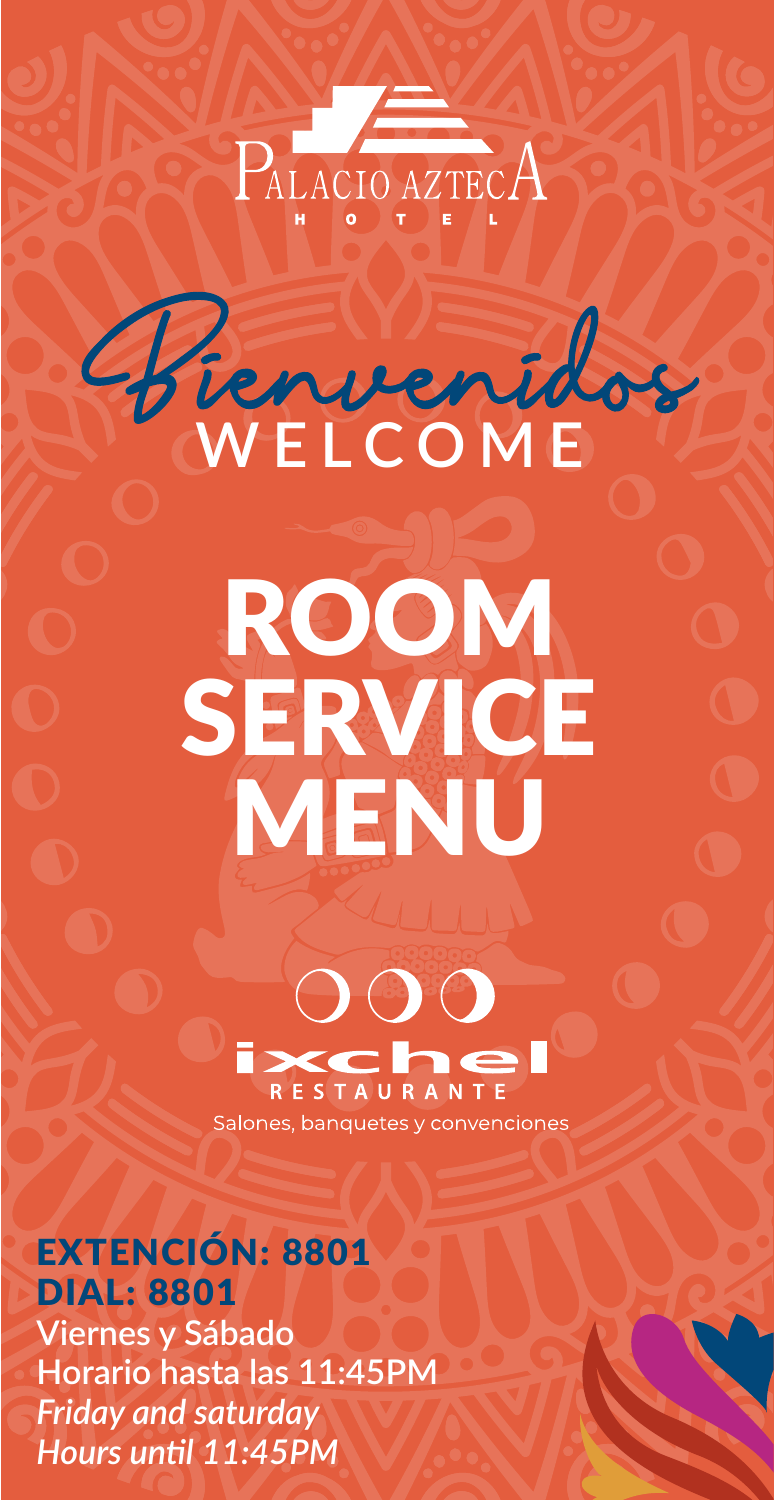





#### 7:00 AM - 12:30 PM

#### **CEREALES Y PAN /** *Bread & cereals* **FRUTA /** *Fruit*

| Pan dulce hecho en casa.<br>Homemade sweet bread.                                                                          | \$19  |
|----------------------------------------------------------------------------------------------------------------------------|-------|
| Pan tostado, mantequilla<br>y mermelada (3pz).<br>Toast, butter and jam (3).                                               | \$46  |
| Cereales.<br>Cereals: Zucaritas or Rice Krispies.                                                                          | \$69  |
| Pan casero multigrano con queso<br>cottage y miel de abeja.<br>Homemade multigrain bread<br>with cottage cheese and honey. | \$75  |
| Avena con plátano, nuez,<br>pasas y frutos de temporada.<br>Oatmeal bowl with banana, nuts,<br>raisins and season berrys.  | \$179 |
| Galletas cafeteras (5pz).<br>Homemade cookies.                                                                             | \$41  |
| <b>Bisquet artesanal.</b><br>Special sweet bread, butter<br>and jam.                                                       | \$33  |
| <b>HOT CAKES / Pancakes</b>                                                                                                |       |
| Regulares.                                                                                                                 | \$113 |

| <b>INGRUIDE CO.</b>            | ᆠᆠᅭ   |
|--------------------------------|-------|
| Con tocino, jamón o salchicha. | \$155 |
| With ham, sausage or bacon.    |       |

| Huevos al gusto:<br>Elegir una opción: Jamón,<br>salchicha, tocino o chorizo.<br>Eggs with one choice: ham,<br>sausage, bacon or chorizo.                                          | \$144 |
|------------------------------------------------------------------------------------------------------------------------------------------------------------------------------------|-------|
| Con machaca de Sonora<br>a la mexicana.<br>Dried shredded beef and eggs<br>with tomato, onion, chili pepper.                                                                       | \$167 |
| Omelete con queso<br>(2 huevos) y un ingrediente:<br>jamón, champiñones, chorizo<br>o tocino.<br>Omelette with cheese and one<br>ingredient: mushrooms, ham,<br>bacon and chorizo. | \$161 |

| Fruta de temporada<br>Plato grande con granola, miel<br>y yogurt.<br>Season's fruit. Big plate with granola,<br>honey and yoghurt. | \$113 |
|------------------------------------------------------------------------------------------------------------------------------------|-------|
| Plato chico sencillo.<br>Single small plate.                                                                                       | \$69  |
| <b>CHILAQUILES</b>                                                                                                                 |       |
| Verde, rojos o rancheros.<br>Green, red, or rancheros<br>with beans.                                                               | \$115 |
| <b>Con huevos</b> / With eggs.                                                                                                     | \$144 |
| Con pechuga pollo<br>deshebrado.<br>Shredded chicken breast.                                                                       | \$167 |
| Con carne asada.<br>With asada beef.                                                                                               | \$190 |
| "Toluqueños": verdes<br>con chorizo.<br>Green with mexican chorizo.                                                                | \$179 |
| Quesadillas con frijoles:<br>tortilla de harina o maíz.<br>Quesadillas with beans                                                  | \$144 |

## **HUEVOS /** *Eggs* **SANDWICHES Y MOLLETES**

*(Flour or corn tortillas).*

| <b>Club Sandwich con</b><br>papas fritas.<br>Club sandwich with french fries.                                                                                                     | \$179 |
|-----------------------------------------------------------------------------------------------------------------------------------------------------------------------------------|-------|
| Pan integral artesanal con<br>tomate, espinacas, queso<br>panela y pesto del día.<br>Artisanal wholemeal bread with<br>tomato, spinach and panela<br>cheese and pesto of the day. | \$133 |
| Sandwich de jamón y queso<br>con papas a la francesa.<br>Ham and cheese sandwich<br>with french fries.                                                                            | \$144 |
| Molletitos de frijol y queso                                                                                                                                                      | \$133 |
| (6 pz.).<br>Bread with beans and cheese.                                                                                                                                          |       |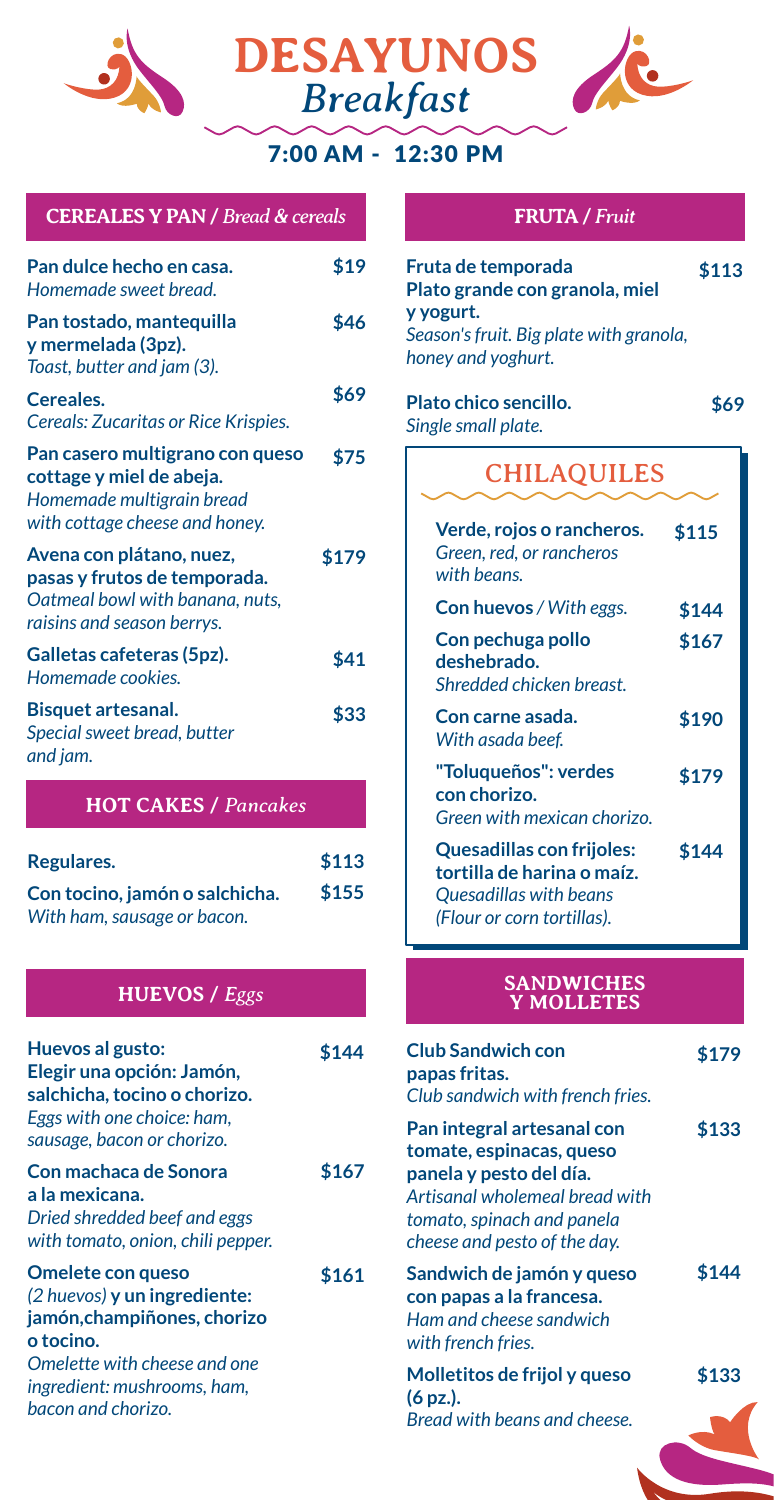## **COMIDAS Y CENAS** *Lunch and Dinner*

#### 12:30 PM - 10:45PM

**ENTRADAS** *Appetizers*

| Guacamole con chicharrón y<br>queso panela.<br>With pork rind and farm<br>cheese.                                                                             | \$155 |
|---------------------------------------------------------------------------------------------------------------------------------------------------------------|-------|
| Tabla de quesos: variedad de<br>quesos con selección de<br>panes, aceitunas y ate.<br>Cheese board: assorted cheese<br>with house bread, olives and<br>quine. | \$339 |
| Dedos de queso con salsa de<br>chipotle.<br>Cheese fingers with chipotle<br>sauces.                                                                           | \$190 |
| <b>PASTAS</b>                                                                                                                                                 |       |
| Spaghetti con albondigas<br>al pomodoro.<br>Spaghetti with meatballs<br>and tomato sauce.                                                                     | \$247 |

**\$190 Spaghetti Rafaello: Salsa de queso, tocino y chile serrano.** *Rafaello spaghetti: cheese sauce, bacon and a little chile.*

*chicken breast, red sauce and* 

*poblano chile.*

**SOPAS** *Soups*

| Sopa de la casa: espinaca,<br>codito, queso panela y papa.<br>House soup, spinach, elbow<br>pasta, farm cheese and potato. |       |
|----------------------------------------------------------------------------------------------------------------------------|-------|
| Caldo tlalpeño.<br>Chicken broth with shredded<br>chicken breast, carrots,<br>garbanzo beans, avocado y<br>chipotle.       | \$109 |

#### **ENSALADAS** *Salads*

*Todos los aderezos son hechos en casa All dressings are home made.*

| 47 | Ensalada mixta, lechugas<br>mixtas, tomates, champiñones,<br>crutones y vinagreta de la casa.<br>Mix salad, tomato, mushrooms,<br>croutons y vinaigrette dressing. | \$109 |
|----|--------------------------------------------------------------------------------------------------------------------------------------------------------------------|-------|
|    | <b>Ensalada César</b> / Caesar salad.                                                                                                                              | \$144 |
| 90 | Con pechuga de pollo en fajitas<br>(150grs). / With chicken breast<br>stripes.                                                                                     | \$224 |



| Tacos dorados de pollo.<br>Chicken roll tacos (4).                                            | \$167 | <b>Enchiladas suizas:</b><br>Salsa verde, crema y queso | \$173 |
|-----------------------------------------------------------------------------------------------|-------|---------------------------------------------------------|-------|
|                                                                                               |       | gratinado.                                              |       |
| Enmoladas, rellenas de pollo<br>con arroz y frijoles.                                         | \$190 | Green sauce, cream and melted<br>cheese.                |       |
| Mole enchiladas (4) stuffed                                                                   |       |                                                         |       |
| chicken, with rice and beans.                                                                 |       | Tacos callejeros de asado<br>con guacamole y frijoles.  | \$201 |
| <b>Enchiladas Aztecas (4pz):</b><br>Tortillas en capas, pechuga<br>de pollo deshebrado, salsa | \$173 | Beef tacos with guacamole and<br>beans $(4)$ .          |       |
| roja y rajas de chile poblano.<br>Tortillas in cayer, shredded                                |       |                                                         |       |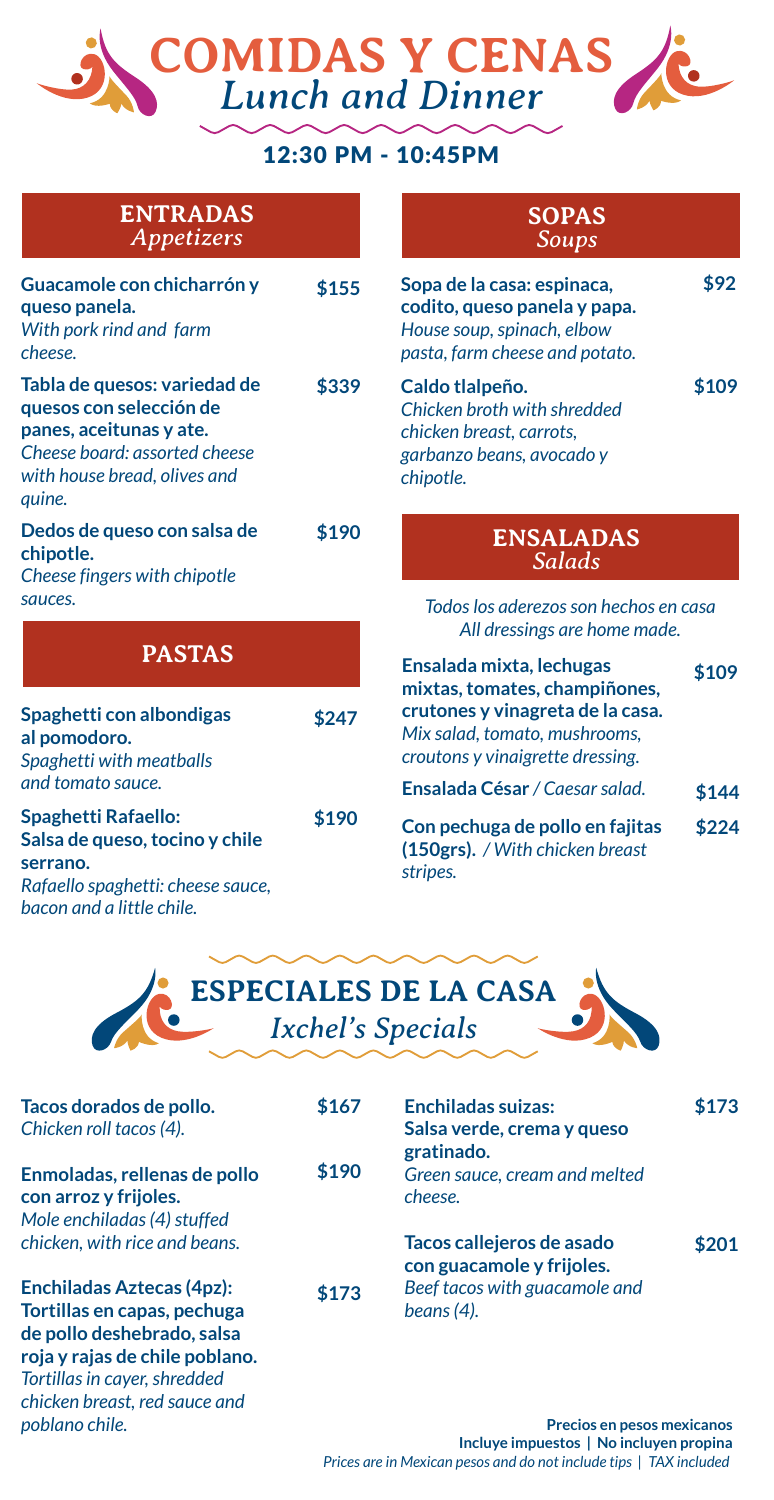#### **DEL MAR** *Seafood*

| Pesca del día:<br>Tik In Xin con frijol negro,<br>plátano macho y pico de<br>gallo.<br>Catch of the day Yucatan recipe<br>with beans, plantain and<br>mexican sauce. | \$305 |
|----------------------------------------------------------------------------------------------------------------------------------------------------------------------|-------|
| Camarones empanizados con<br>ensalada mixta y salsa<br>tártara.<br>Breaded shrimps, mixed<br>salad and tartar sauce.                                                 | \$443 |
| Camarones al mojo de ajo<br>con arroz y vegetales.<br>Garlic shrimps, rice and<br>vegetables.                                                                        | \$443 |

## HAMBURGUESAS Y PANINIS

## *Burgers and paninis*

*Pan hecho en casa.*

| Hamburguesa con queso<br>y papas a la francesas (150gr.)<br>Cheese Burger with french fries.                                                                                                                       | \$178 |
|--------------------------------------------------------------------------------------------------------------------------------------------------------------------------------------------------------------------|-------|
| <b>Extra tocino</b> / Extra bacon.                                                                                                                                                                                 | \$35  |
| Panini de pechuga de pollo<br>servido con papas a la<br>francesas.<br>Chicken breast panini served<br>with french fries.                                                                                           | \$190 |
| Baghettine de albóndigas<br>al pomodoro gratinado con<br>ensalada verde.<br>Subway with meatballs and<br>green salad.                                                                                              | \$201 |
| Hamburguesa Ixchel:<br>Queso cheddar, tocino<br>y champiñones, servida<br>con papas a la francesas.<br>Ixchel Burger (200 grs Sirloin)<br>with cheddar cheese.<br>mushrooms and bacon served<br>with french fries. | \$270 |
| <b>Baghettine con salchicha</b><br>artesanal asada servido con<br>papas a la francesas.<br>Baghettine with grilled artisan<br>sausages served with<br>french fries.                                                | \$155 |

#### PIZZAS HECHAS EN CASA *Homemade Pizza*

**Tamaño personal** *Personal Size*

| <b>Pepperoni</b>                                                                                                                                     | \$155 |
|------------------------------------------------------------------------------------------------------------------------------------------------------|-------|
| Hawaiiana: jamón y piña.<br>Ham and pineapple                                                                                                        | \$155 |
| Vegetariana:<br>Calabacita, chile morrón,<br>champiñones, tomate y<br>cebolla.<br>Veggie: mushrooms, green<br>pepper, zucchini, tomato and<br>onion. | \$144 |
| <b>3 Quesos</b><br>3 Cheeses: mozzarella,<br>cheddar, gouda.                                                                                         | \$178 |

#### *Homemade bread.* **AVES Y CARNES** *Poultry and meat*

| Pechuga con crema poblana<br>rajas y elote, con panque de<br>elote.<br>Chicken breast, poblano cream                                                              | \$224 |
|-------------------------------------------------------------------------------------------------------------------------------------------------------------------|-------|
| mix with chili pepper and corn<br>with corn cake.                                                                                                                 |       |
| Carne asada con nopales<br>asados, queso asado y frijoles.<br>Beef steak with cactus and farm<br>cheese grilled and beans<br>(180grs).                            | \$213 |
| Fajitas de arrachera:<br>Corte de arrachera, cebolla,<br>chile morrón salteados<br>con frijoles.<br>Beef flank steak, onion, chili<br>pepper and beans. (200gr.). | \$350 |

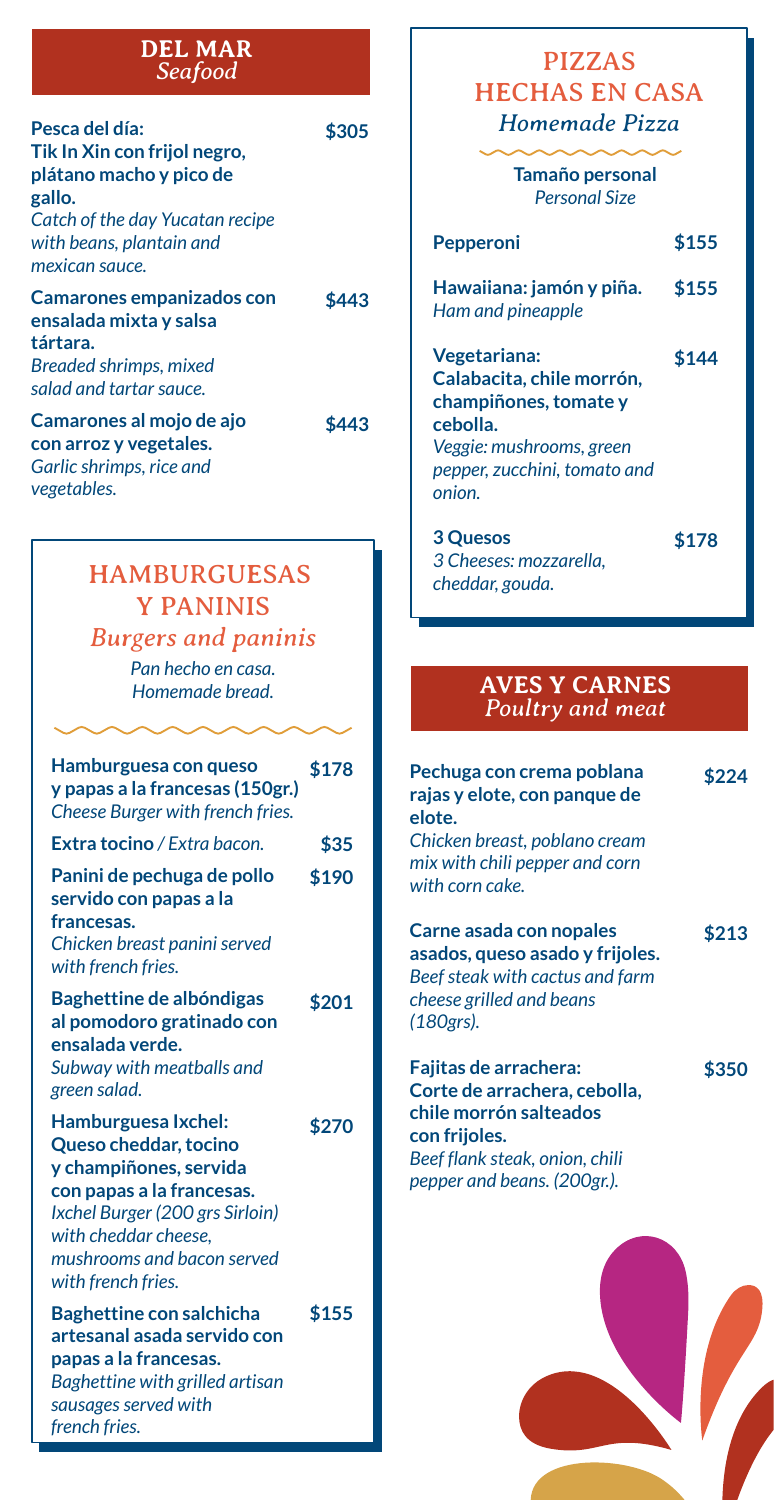| <b>MENÚ INFANTIL</b><br>Kids menu                                                                                          |       | <b>POSTRES</b><br><b>Desserts</b>                                     |      |
|----------------------------------------------------------------------------------------------------------------------------|-------|-----------------------------------------------------------------------|------|
| Filete de pescado<br>empanizado servido<br>con papas fritas.<br>Breaded fillet fish (120 grs)<br>served with french fries. | \$156 | Helado<br>Ice cream                                                   | \$60 |
| Milanesa de pollo con<br>papas fritas (120 grs).<br><b>Breaded chicken breast</b>                                          | \$179 | Pregunta por los postres del día.<br>Ask for the desserts of the day. |      |

*with french fries.*

|                                                                                           | <b>BEBIDAS</b><br><b>Drinks</b> |                                                                                                     |                |
|-------------------------------------------------------------------------------------------|---------------------------------|-----------------------------------------------------------------------------------------------------|----------------|
| Café americano.<br>Coffee.                                                                | \$58                            | Café expresso.<br>Espresso coffee.                                                                  | \$64           |
| Refresto / Soda.<br>Jugo natural.<br>de naranja o Verde.<br>Natural orange or green juice | \$46                            | Chocolate caliente.<br>Hot cocoa.                                                                   | \$81           |
| Chico - Small (10oz).<br>Grande - Large (160z).<br>Té verde, manzanilla, menta.           | \$60<br>\$98<br>\$53            | Malteadas de fresa,<br>chocolate, vainilla.<br>Milkshakes strawberry,<br>chocolate, vanilla (16oz). | \$110          |
| Tea green, chamomile, mint.<br>Cappuccino.                                                |                                 | <b>LICUADOS</b>                                                                                     |                |
| Regular / Regular.<br>Grande / Big.                                                       | \$75<br>\$102                   | <b>Fruit Milkshakes</b><br>Plátano, miel y avena.                                                   | \$102          |
| Chocomilk (160z).<br>Leche / Milk.<br>Chico / Small (80z).<br>Grande / Large (12oz).      | \$69<br>\$26<br>\$44            | Banana, honey and oatmeal.<br>Fresa / Strawberry.<br>Chocoplátano.<br>Choco milk and banana.        | \$110<br>\$110 |

# BUFFET DESAYUNO SÁBADO Y DOMINGO

*Breakfast Buffet Saturday and sunday*

**Precios en pesos mexicanos | Incluye impuestos | No incluyen propina.** *Prices are in Mexican pesos | TAX included | Do not include tips.*